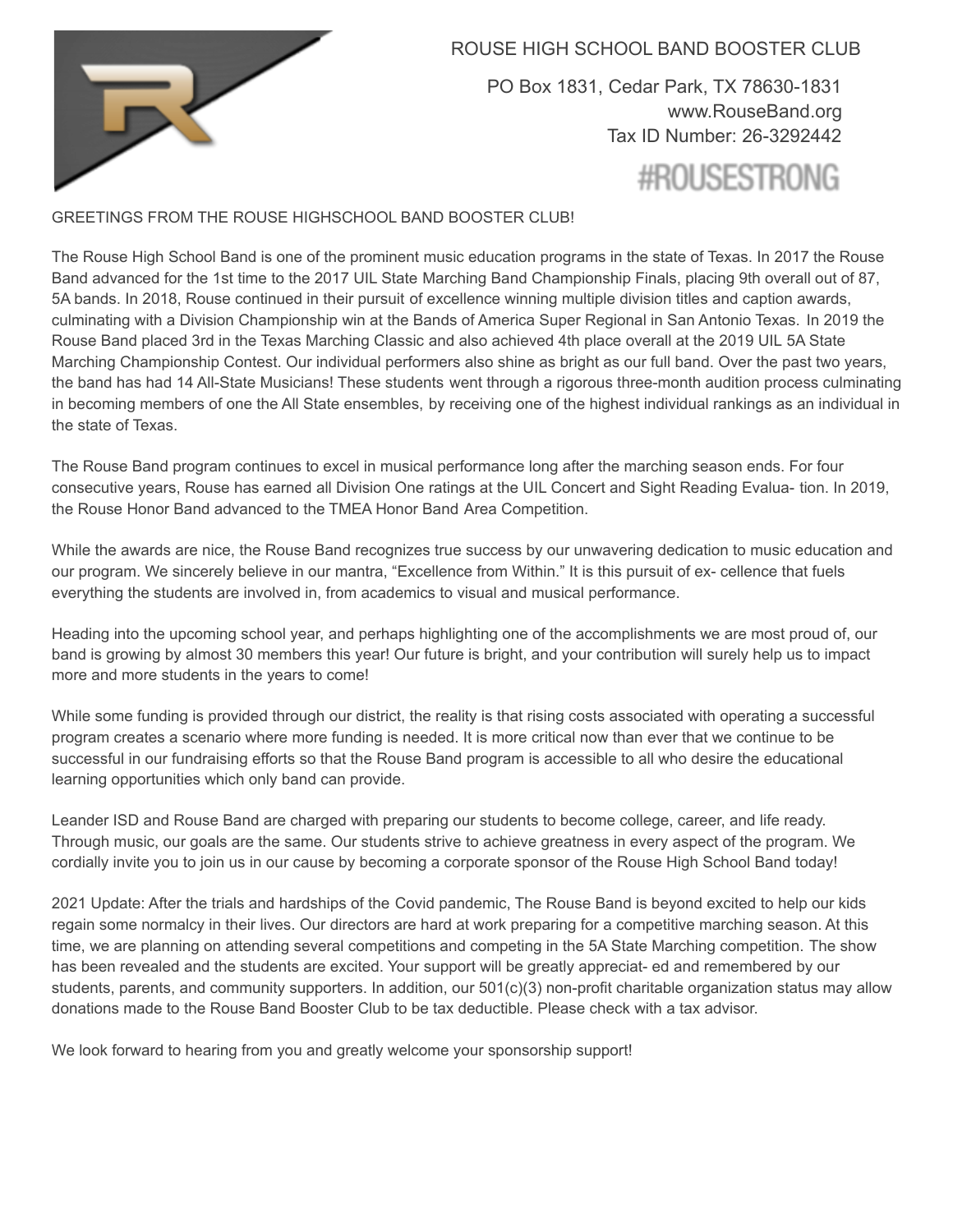

### PREMIER SPONSOR \$3,500+

- ♦ Custom Appreciation Plaque
- ♦ Promotional Program Insert for all concerts
- ♦ Special recognition at the March-a-thon Reveal
- ♦ Your company logo displayed prominently on March-a-thon t-shirt
- ♦ Halftime announcement of your company at football games
- ♦ Rouse Ensemble to perform at your corporate event
- ♦ Promotional emails and social media posts sent to the Rouse Band Parent Community
- ♦ Exclusive Premier Sponsor placement of your company name/ logo displayed on the Rouse Band trailer for one year
- ♦ Recognition for ALL band parent booster meetings and concerts
- ♦ Appreciation Photo of the Rouse Band
- ♦ Prominent display of your company name/logo and a link to your website on the Rouse Band Website (www.rouseband.org)

Thank you for supporting our State Finalist Rouse Band! Our success would not be possible without the generous support of wonderful community members like you!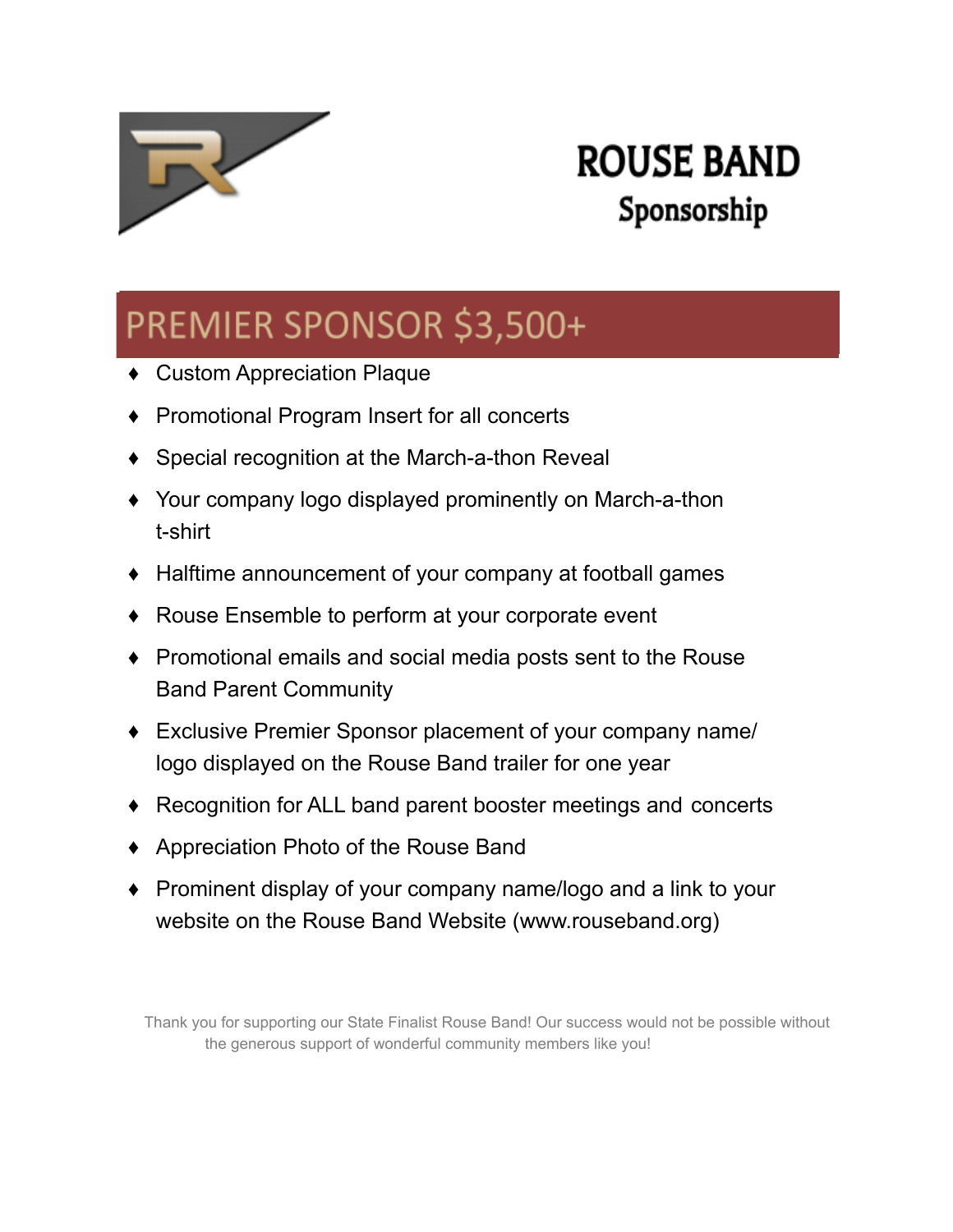

### GOLD SPONSOR \$2,000-\$3,499

- Special recognition at the March-a-thon Reveal
- ♦ Your company logo displayed on March-a-thon t-shirt
- ♦ Promotional emails and social media posts sent to the Rouse Band Parent Community
- ♦ Halftime announcement of your company at football games
- ♦ Premium placement of your company name/logo displayed on the Rouse Band trailer for one year
- ♦ Recognition for THREE band parent booster meetings and concerts
- ♦ Appreciation Photo of the Rouse Band
- $\triangle$  A listing in the concert programs
- ♦ Featured display of your company name/logo and a link to your website on the Rouse Band Website (www.rouseband.org) along with multiple social media mentions throughout the 2021-2022 school year.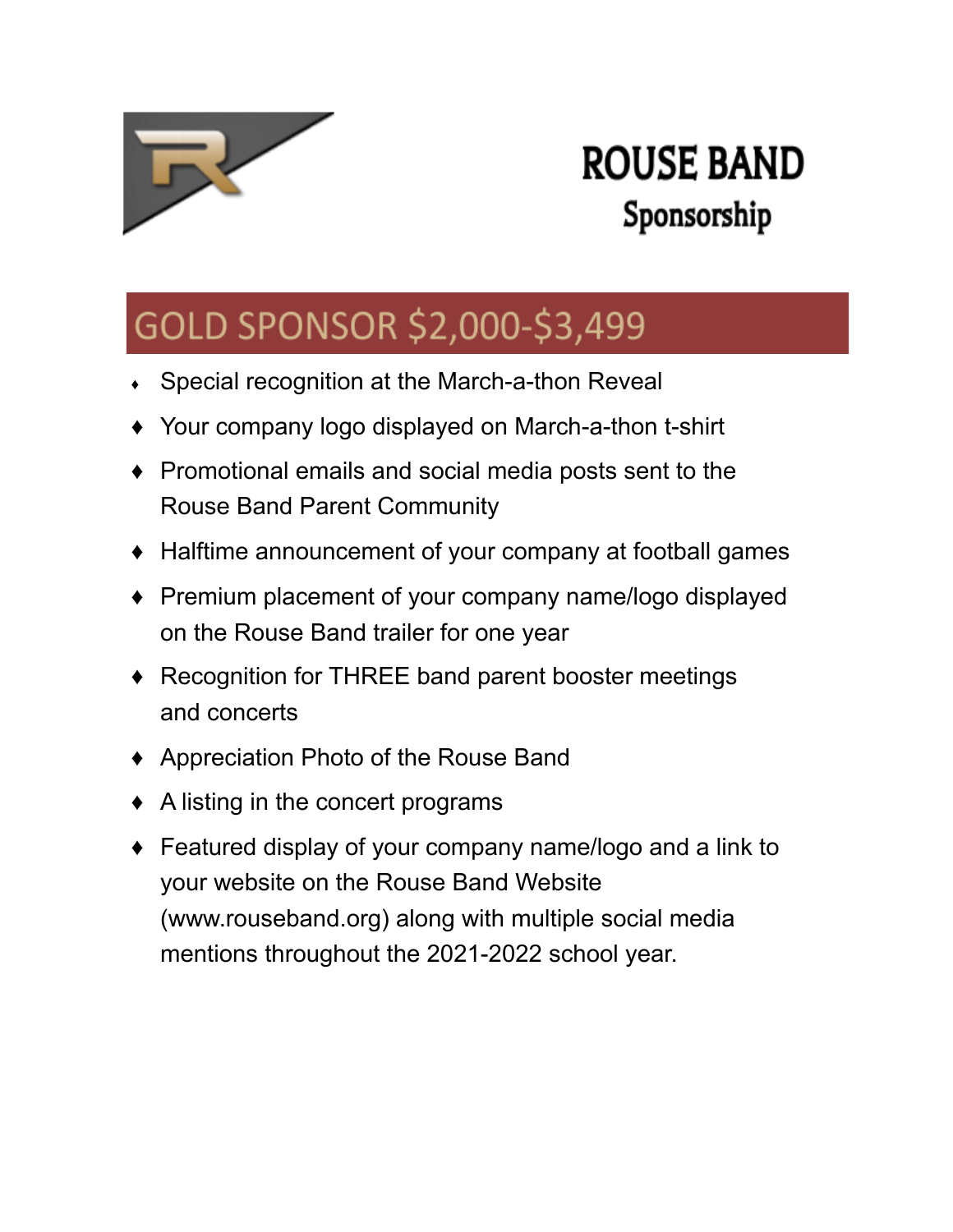

### SILVER SPONSOR \$500-1,999

- ♦ High visibility placement of your company name/logo displayed on the Rouse Band trailer for one year.
- ♦ Your company logo displayed on March-a-thon t-shirt
- ♦ Appreciation Photo of the Rouse Band
- ♦ Recognition at TWO band parent booster meetings and concerts
- $\triangle$  A listing in the concert programs
- Halftime announcement of your company at football games
- ♦ Featured display of your company name/logo and a link to your website on the Rouse Band Website (www.rouseband.org) along with multiple social media mentions throughout the 2021-2022 school year.

Thank you for supporting our State Finalist Rouse Band! Our success would not be possible without the generous support of wonderful community members like you!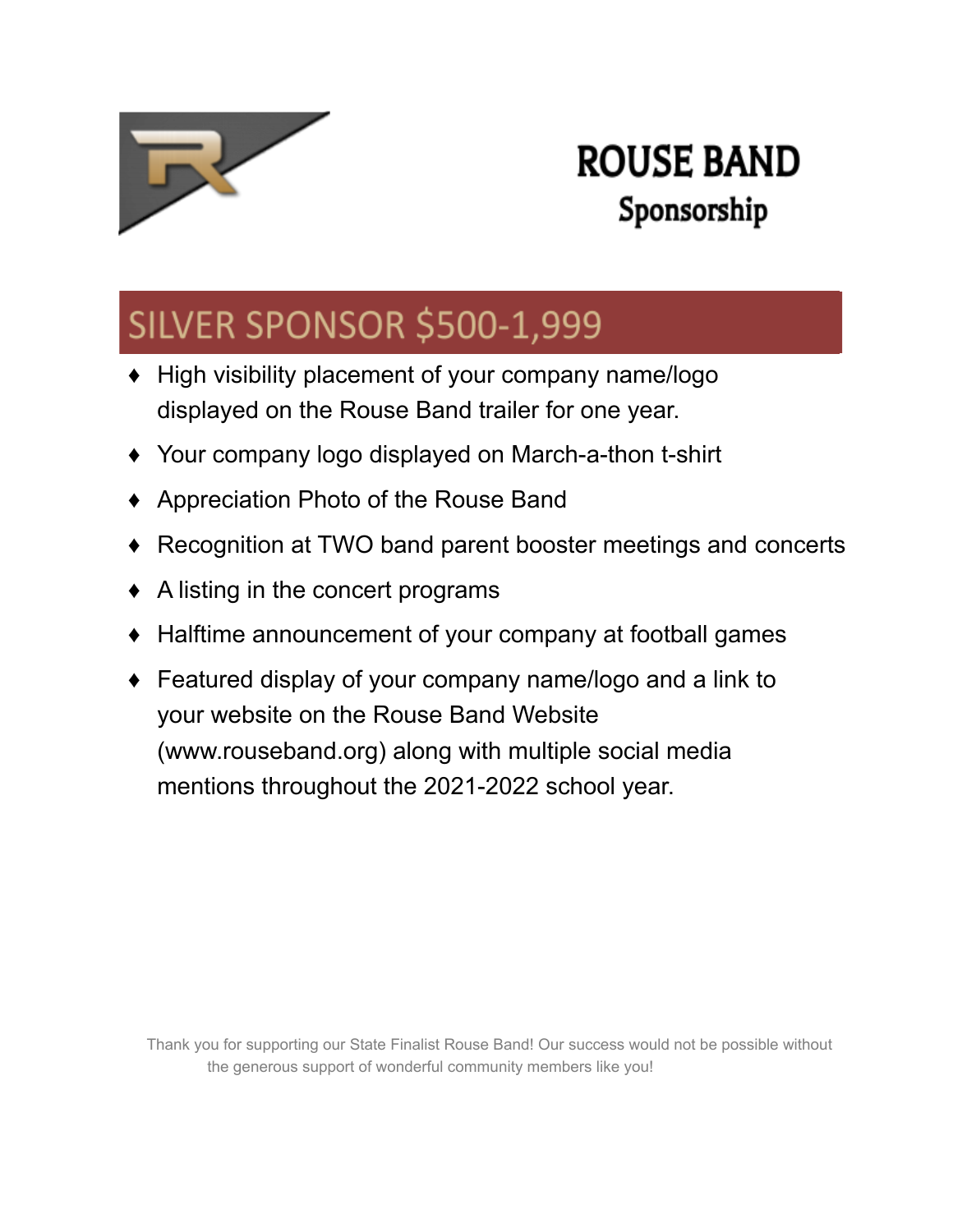

# **ROUSE BAND**

### Sponsorship

### BRONZE SPONSOR \$150-\$499

- Your company logo displayed on March-a-thon t-shirt
- ♦ Appreciation Photo of the Rouse Band
- ♦ A listing in the concert programs
- ♦ Featured display of your company name/logo and a link to your website on the Rouse Band Website (www.rouseband.org) along with multiple social media mentions throughout the 2021-2022 school year.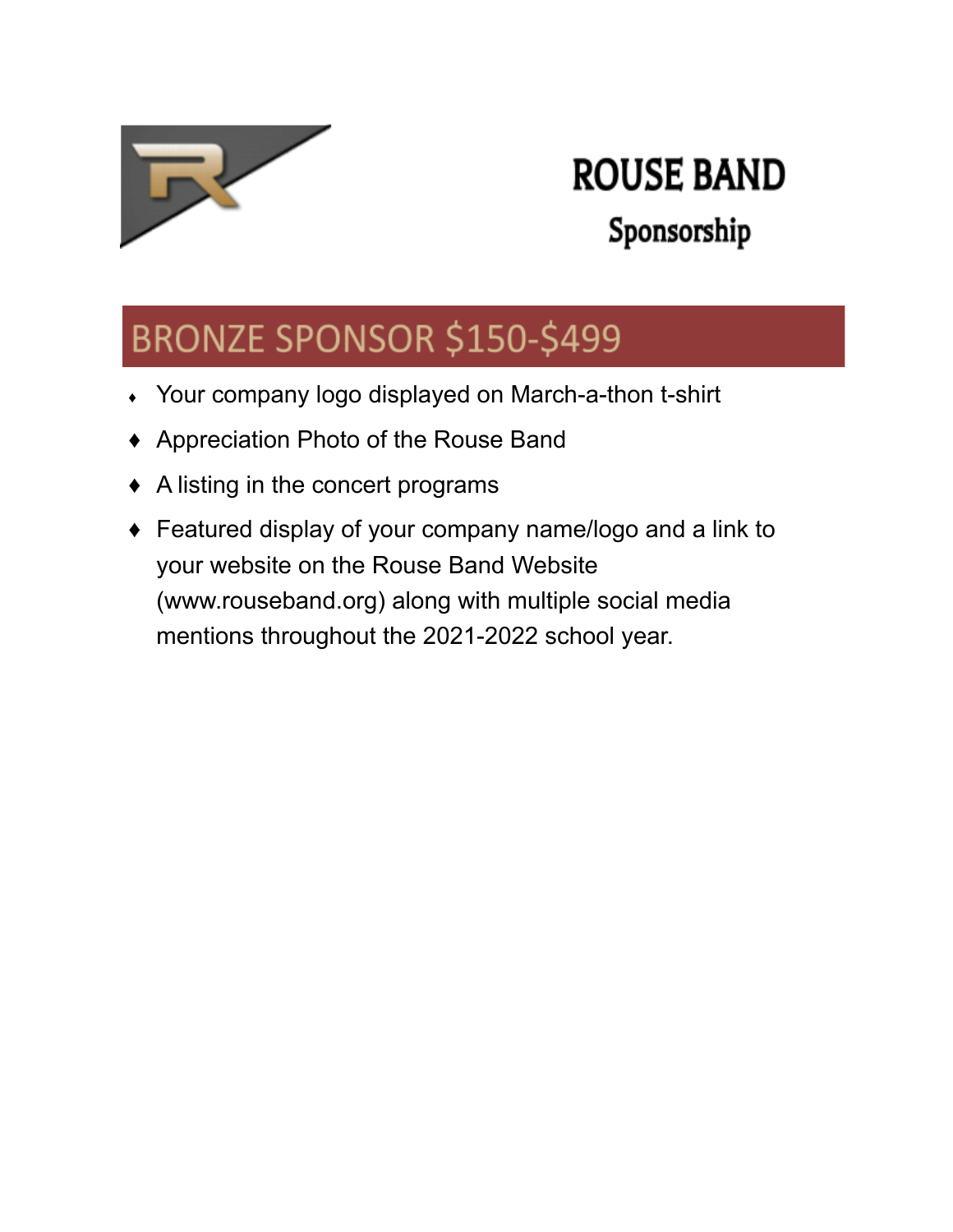

### FRIEND of the BAND \$75-\$149

- A listing in the concert programs
- Featured display of your company name/logo and a link to your website on the Rouse Band Website (www.rouseband.org) along with multiple social media mentions throughout the 2021-2022 school

### Meals-To-Go Sponsorship

We offer a unique opportunity for our corporate and small business sponsors to provide what band students love the most—FOOD! Become a Meals-to-go sponsor and you will provide the entire band with lunch or dinner during a Friday night football game or marching band contest

Meals-to-go sponsors will receive Silver level sponsor benefits.

### In-Kind Sponsorship

We welcome all types of in-kind donations. Some of the things our band needs that you can donate are:

- **Bottled Water**
- Gatorade
- **Fresh fruit for summer band "Fruity Fridays"**
- ♦ Pre-packaged snacks such as granola bars, pretzels, fruit snacks,

etc…

All In-Kind sponsors will receive sponsor benefits as listed above for cash equivalent of goods donated.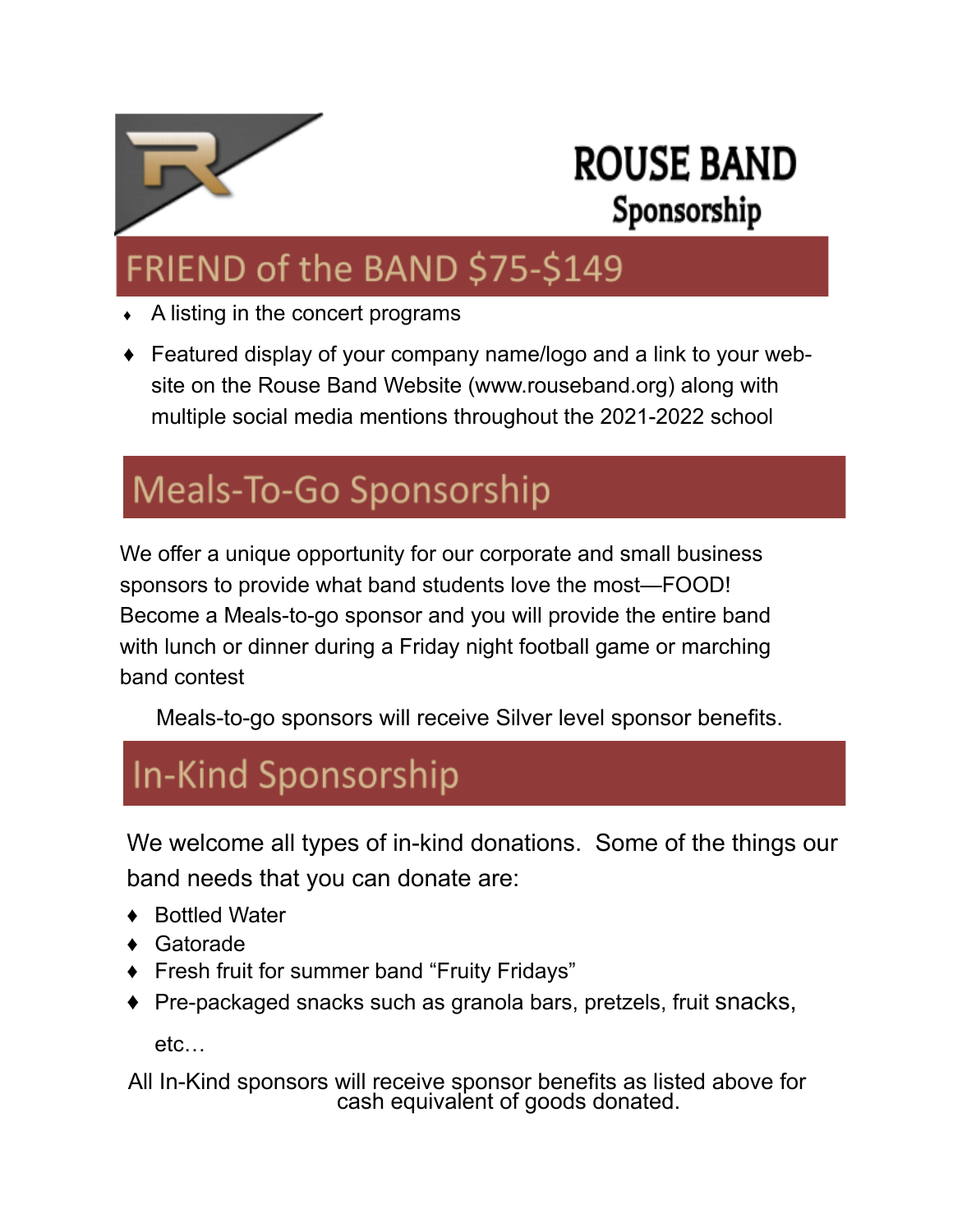

Your generous donation creates the opportunity for hundreds of band students to experience the life long memories, lessons and experiences that only high school band can provide.

Please complete the following information and return to your Rouse Band contact and email this form to [sponsorships@rouseband.org](mailto:sponsorships@rouseband.org)

As a Rouse Band sponsor, you are part of the band family and we look forward to seeing you at our many events, fundraisers, football games and concerts throughout the year. Welcome to the family.

Sincerely Yours,

The Rouse Band Booster Club